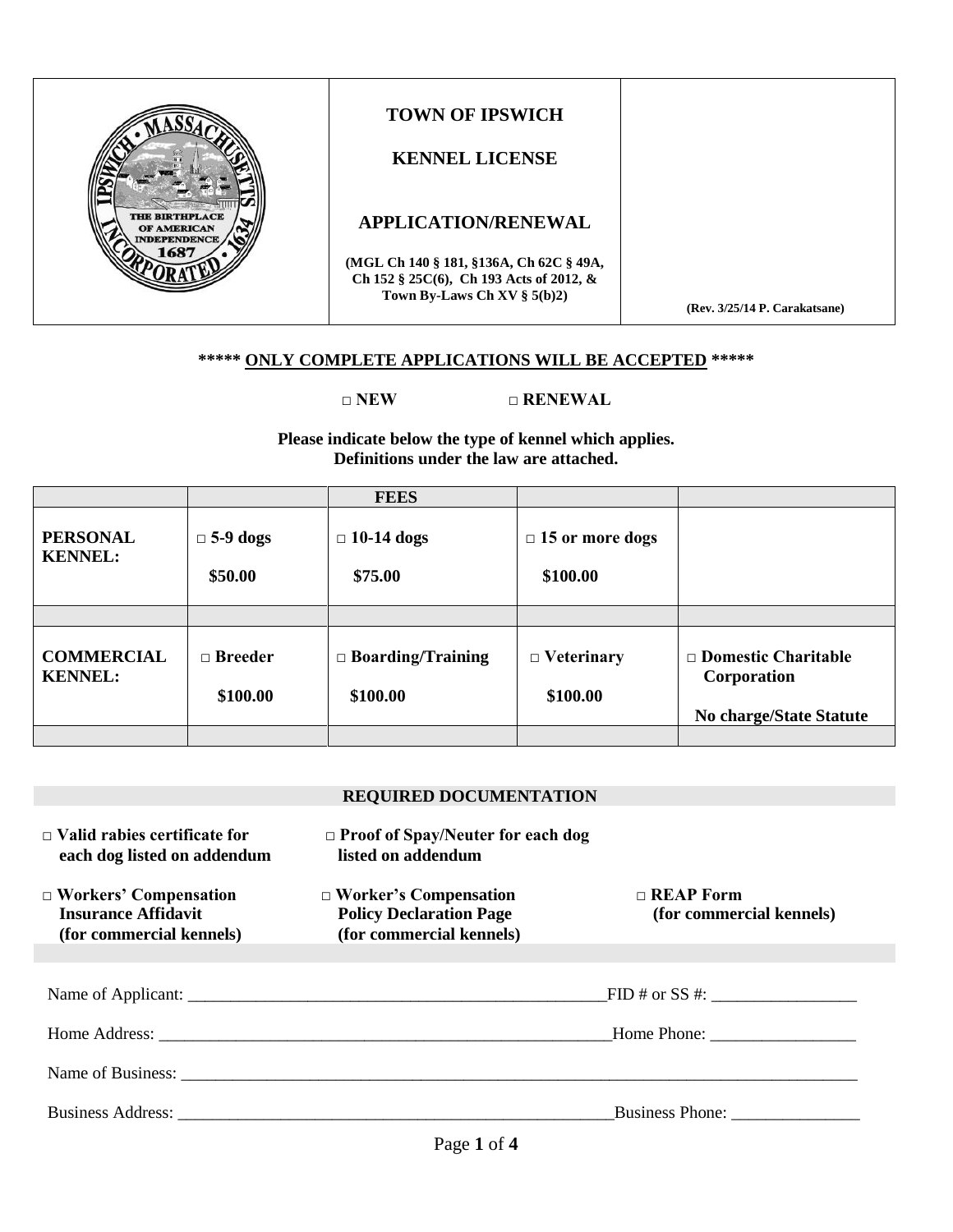|                         | <b>SHELTER</b>          | <b>DESCRIPTION</b>   |                      |
|-------------------------|-------------------------|----------------------|----------------------|
| <b>Existing Shelter</b> | <b>Proposed Shelter</b> | <b>Running Water</b> | Heated               |
| $\Box$ YES $\Box$ NO    | $\Box$ YES $\Box$ NO    | $\Box$ YES $\Box$ NO | $\Box$ YES $\Box$ NO |

Describe the shelter including all fences, runs or other structures on premises to be occupied by the dogs:

\_\_\_\_\_\_\_\_\_\_\_\_\_\_\_\_\_\_\_\_\_\_\_\_\_\_\_\_\_\_\_\_\_\_\_\_\_\_\_\_\_\_\_\_\_\_\_\_\_\_\_\_\_\_\_\_\_\_\_\_\_\_\_\_\_\_\_\_\_\_\_\_\_\_\_\_\_\_\_\_\_\_\_\_\_\_\_ **\_\_\_\_\_\_\_\_\_\_\_\_\_\_\_\_\_\_\_\_\_\_\_\_\_\_\_\_\_\_\_\_\_\_\_\_\_\_\_\_\_\_\_\_\_\_\_\_\_\_\_\_\_\_\_\_\_\_\_\_\_\_\_\_\_\_\_\_\_\_\_\_\_\_\_\_\_\_\_\_\_\_\_\_\_\_\_ \_\_\_\_\_\_\_\_\_\_\_\_\_\_\_\_\_\_\_\_\_\_\_\_\_\_\_\_\_\_\_\_\_\_\_\_\_\_\_\_\_\_\_\_\_\_\_\_\_\_\_\_\_\_\_\_\_\_\_\_\_\_\_\_\_\_\_\_\_\_\_\_\_\_\_\_\_\_\_\_\_\_\_\_\_\_\_**

Square Footage of Shelter: \_\_\_\_\_\_\_\_\_\_\_\_\_\_\_\_\_\_\_\_\_\_\_\_\_\_\_\_\_\_\_\_\_\_\_\_\_\_\_\_\_\_\_\_\_\_\_\_\_\_\_\_\_\_\_\_\_\_\_\_\_\_\_\_\_

**ACKNOWLEDGEMENT:**

**I hereby certify under the pains and penalties of perjury that all information provided on this application is true and accurate, and I understand that any information that is found to be false or misleading will result in the forfeiture of this license. This license will only be effective for the listed location, will expire on December 31st of each year and will be subject to all the terms, conditions and limitations set forth in the Town of Ipswich General and Zoning By-laws and any applicable State and Federal laws, and any conditions prescribed by the Town of Ipswich.**

Signature of Applicant: \_\_\_\_\_\_\_\_\_\_\_\_\_\_\_\_\_\_\_\_\_\_\_\_\_\_\_\_\_\_\_\_\_\_\_\_\_\_\_\_\_\_\_\_\_\_\_\_\_\_\_\_ Date: \_\_\_\_\_\_\_\_\_\_\_\_\_\_\_\_\_\_\_

## *PLEASE OBTAIN THE SIGNATURES OF THE INSPECTORS PRIOR TO SUBMITTING APPLICATION TO THE TOWN CLERK*

**Pursuant to Chapter 193 of the Acts of 2012: "…In the case of an applicant for initial licensure, and in the case of an applicant for license renewal, a licensing authority shall not issue a kennel license until a kennel has passed inspection by an animal control officer."**

**Inspectional Services 978-356-6605 Animal Control Officer 978-356-6652**

| <b>Inspectional Services</b>  | <b>Signature:</b> | Date: | $\Box$ APPROVED                  |  |
|-------------------------------|-------------------|-------|----------------------------------|--|
|                               |                   |       | $\Box$ DENIED                    |  |
|                               |                   |       |                                  |  |
| <b>Animal Control Officer</b> | <b>Signature:</b> | Date: | $\Box$ APPROVED<br><b>DENIED</b> |  |
|                               |                   |       |                                  |  |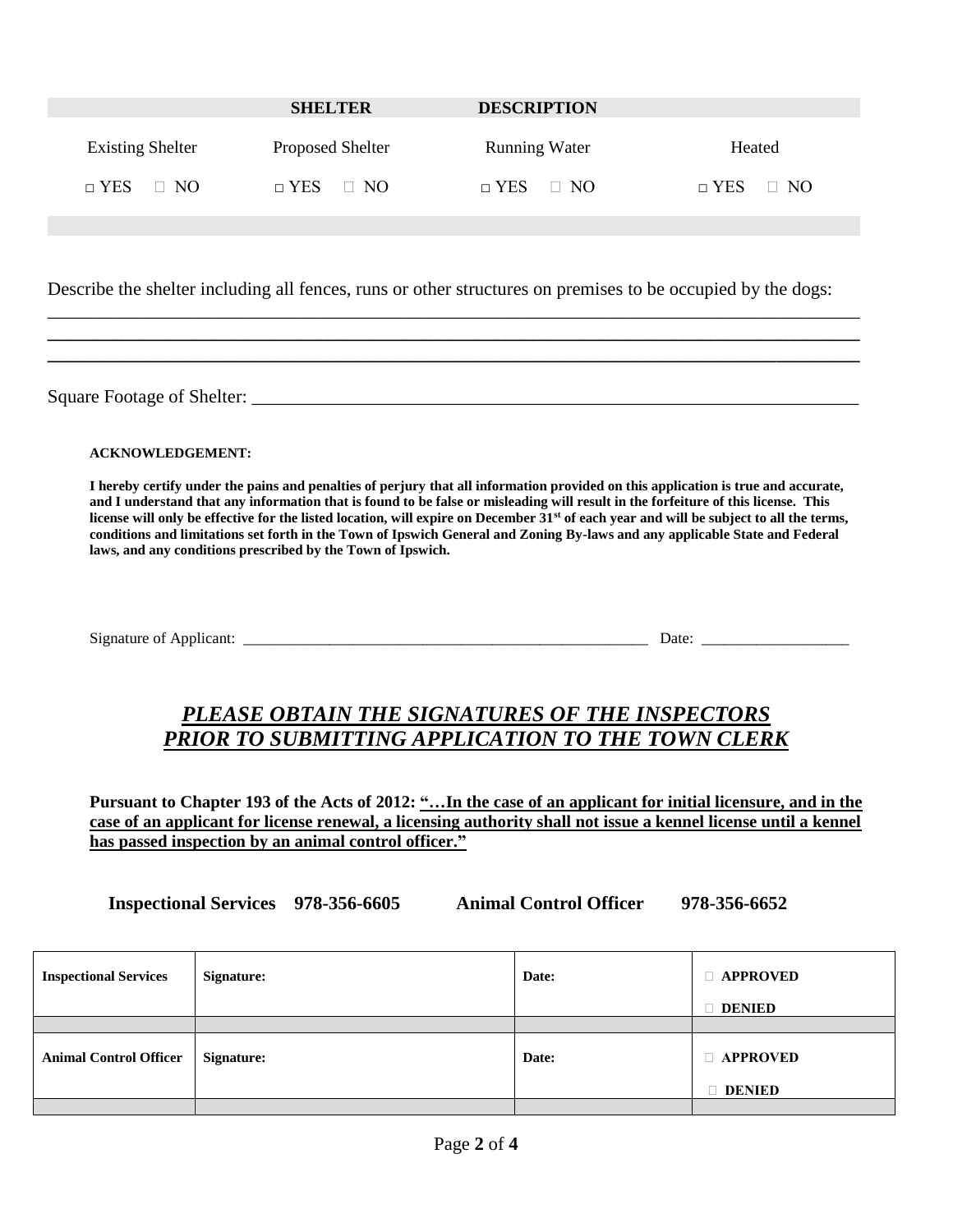**NAME\_\_\_\_\_\_\_\_\_\_\_\_\_\_\_ KENNEL #\_\_\_\_\_\_\_\_\_\_**

**ADDENDUM**

### **INDIVIDUAL DOG INFORMAION:**

| #                       | <b>NAME</b><br><b>OF</b> | <b>BREED</b> | <b>AGE</b> | <b>GENDER</b> | <b>NEUTERED</b><br>or | <b>RABIES</b><br>EXP. |
|-------------------------|--------------------------|--------------|------------|---------------|-----------------------|-----------------------|
|                         | <b>DOG</b>               |              |            |               | <b>SPAYED</b>         | <b>DATE</b>           |
| 1                       |                          |              |            |               |                       |                       |
| $\overline{\mathbf{2}}$ |                          |              |            |               |                       |                       |
| 3                       |                          |              |            |               |                       |                       |
| $\overline{\mathbf{4}}$ |                          |              |            |               |                       |                       |
| 5                       |                          |              |            |               |                       |                       |
| 6                       |                          |              |            |               |                       |                       |
| $\overline{\mathbf{z}}$ |                          |              |            |               |                       |                       |
| 8                       |                          |              |            |               |                       |                       |
| 9                       |                          |              |            |               |                       |                       |
| 10                      |                          |              |            |               |                       |                       |
| 11                      |                          |              |            |               |                       |                       |
| 12                      |                          |              |            |               |                       |                       |
| 13                      |                          |              |            |               |                       |                       |
| 14                      |                          |              |            |               |                       |                       |
| 15                      |                          |              |            |               |                       |                       |
| 16                      |                          |              |            |               |                       |                       |
| 17                      |                          |              |            |               |                       |                       |
| 18                      |                          |              |            |               |                       |                       |
| 19                      |                          |              |            |               |                       |                       |
| 20                      |                          |              |            |               |                       |                       |